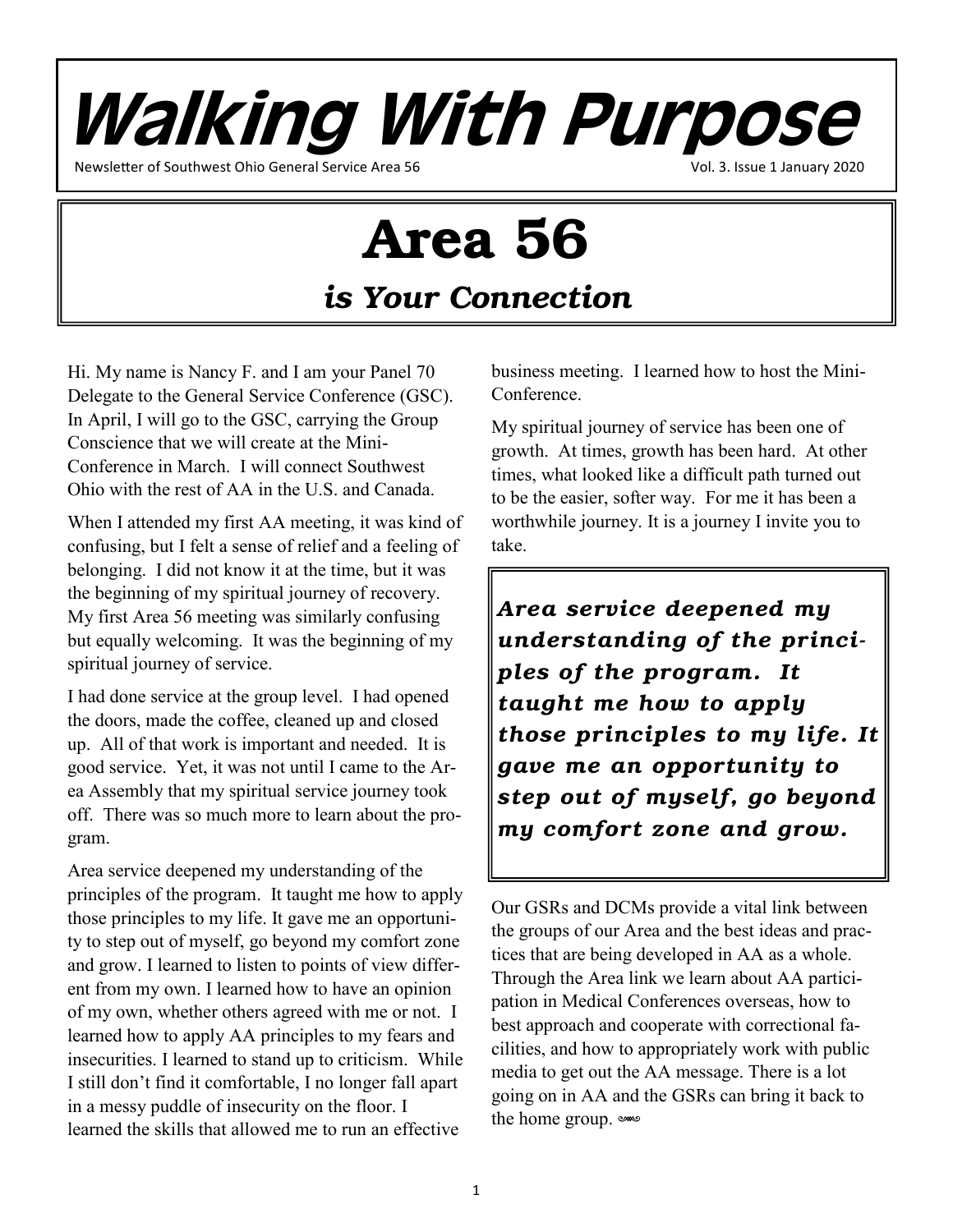#### *Area 56 Mission Statement*

Southwest Ohio Area 56 is a spiritual entity with a threefold mission in support of AA's primary purpose:

• To nurture communication among and foster participation within all elements of the General Service structure, thereby ensuring the formation of an informed group conscience,

• To facilitate Twelfth Step work within Southwest Ohio as guided by the Twelve Traditions and Twelve Concepts for World Service, and • To assist Groups, Dis-

tricts and Intergroups in their service to the suffering alcoholic by sharing information, experience and resources.

w

*Walking with Purpose* is a newsletter designed to foster unity within Area 56. Excerpts from AA conference-approved literature are reprinted with permission. Opinions are strictly those of the author and any content should not be implied as endorsements by Alcoholics Anonymous.

w

### *A New Year, A New Rotation*

Greetings Area 56 friends! I am excited to be your new Alternate Delegate/Area Chair. I would be lying if I said I wasn't nervous, but I was placed here to serve so I will give it my best! It has been quite an AA journey getting here. Almost 15 years ago I was lying in bed waiting to get ready for my first AA meeting. I told myself, "Maybe I don't need to go. I could probably do this myself." A voice with great authority rose up and said, "GET UP." I haven't had a drink since that time. That voice has kept me moving in AA through all these years.

After a few years I became my home group's coffee maker and treasurer and eventually GSR. Later I became District 23's treasurer. Two years later I became the DCM where I committed to attending all District meetings and Area 56 Assemblies. This is where I fell in love with service. In addition to serving as DCM, I was asked to be the communication chair where I developed the newsletter *Walking With Purpose*. I was elected as Registrar in the last panel and am now your Alternate Delegate/Area Chair. Whew! I say all this because in the beginning I could never have imagined being where I am today. It was a natural progression that came as a result of wanting to be where my higher power

*There is a huge world out there to discover in AA. There are friends you haven't met yet waiting for you. We need you to participate so the group conscience of Area 56 may be activated and heard. You may consider joining a committee or volunteering for activities. Whatever your interests are, there is a place for you in Area 56!* 

wanted me. I learned along the way and I have so much more to learn.

Our next Area Assembly will be February 22 at 470 S. Gebhart Church Road in Miamisburg. The assembly begins at 10:00 a.m. and ends at 4:00 p.m. I hope you can make it there. It is a great opportunity to serve your group, Area 56, and could enhance your sobriety; that has been my experience. There is a huge world out there to discover in AA. There are friends you haven't met yet waiting for you. We need you to participate so the group conscience of Area 56 may be activated and heard. You may consider joining a committee or volunteering for activities. Whatever your interests are, there is a place for you in Area 56!

Our Mini-Conference will be March 20-22. This is where your voice and your vote will be heard by our Delegate Nancy. This is my favorite activity in AA. We get to participate in a conference much like the General Service Conference in New York. Your voice will be carried to New York through our Delegate. I hope you can make it.

Thank you for trusting me in this position. I can't do it alone and sometimes service means a very few people doing most of the work. The more people who participate the stronger Area 56 becomes. I hope to see you as I'm trudging this road of happy destiny! Andrea H.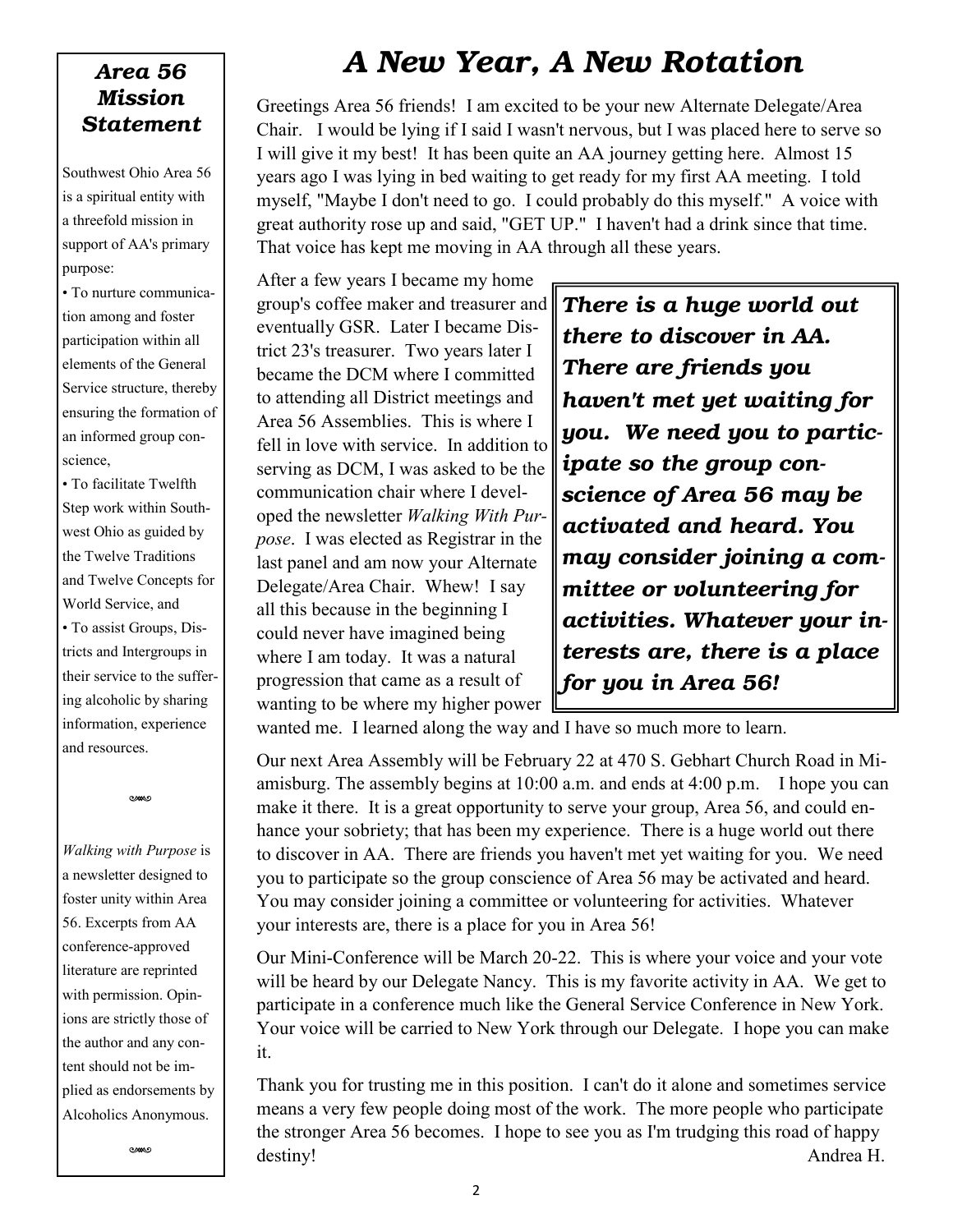### *District and Committee News*

#### AWAKENING DISTRICT 24 Part 1

Bill W. writes in the Service Manual "...*there must be constant communication among all elements of the structure* (page S17)." He is referring to the Structure of the Conference - the Upside-Down Triangle Organization of Alcoholics Anonymous. When a district is "asleep" the communication channel is broken. Some groups stay informed when their General Service Representative (GSR) attends Area meetings directly. What happens to the other groups in the District? How do they get information from the Area?

My home group is located within District 24, but the district is "asleep." All District 24 groups meet at the same location, the Crossroads Club in Dayton. To my knowledge I am the only GSR in District 24 to attend Area 56 meetings. Why not "awaken" the district and volunteer to be the District Committee Member (DCM) and disseminate the Area 56 meeting information to representatives of all the Groups in District 24? What is the best course of action to re-open this channel of communication?

I solicited advice from my sponsor who has held numerous service roles over the years, including DCM of District 15, and from our past Delegate, Garwood F. Following their suggestions, I prepared an agenda and then announced the first meeting for January 7, 2020 from 7:00 to 8:00 pm in the A.A. Service Room at Crossroads. Our current Delegate, Nancy F., donated several Service Manuals and I am providing a folder of information for attendees.

My initial goals are (1) to clarify the Structure of the Conference, (2) to elect an Alternate DCM to work with me and (3) to schedule a monthly District 24 meeting on the second Tuesday of each month.

At that first meeting on January 7, we agreed to hold monthly meetings on the first Tuesday of the month, 7:00 – 8:00 pm at the Crossroads Club.

Warren G.



#### CORRECTIONS COMMITTEE UPDATE

For many years, Cincinnati Intergroup has taken it upon themselves to cover all aspects of service in Corrections for the Cincinnati Districts. Thank God for them. However, according to our Guidelines, as published by the GSO, "A central or intergroup office is an A.A. service office that involves partnership among groups in a community ... It exists to aid the groups in their common purpose of carrying the A.A. message to the alcoholic who still suffers."

In alignment with the mission statement of Area 56, and as Corrections Chair, I'm currently working with the newly rotated Cinci-Intergroup-Corrections Leader. It is wonderful to have the opportunity to work together, as this is the guiding principle of our first Tradition, which is Unity, as well as the previously stated Intergroup function.

I was introduced to another woman who is ready and willing to take on responsibilities that, according to the Corrections Guidelines, should be in the District's purview.

(continued on page 4)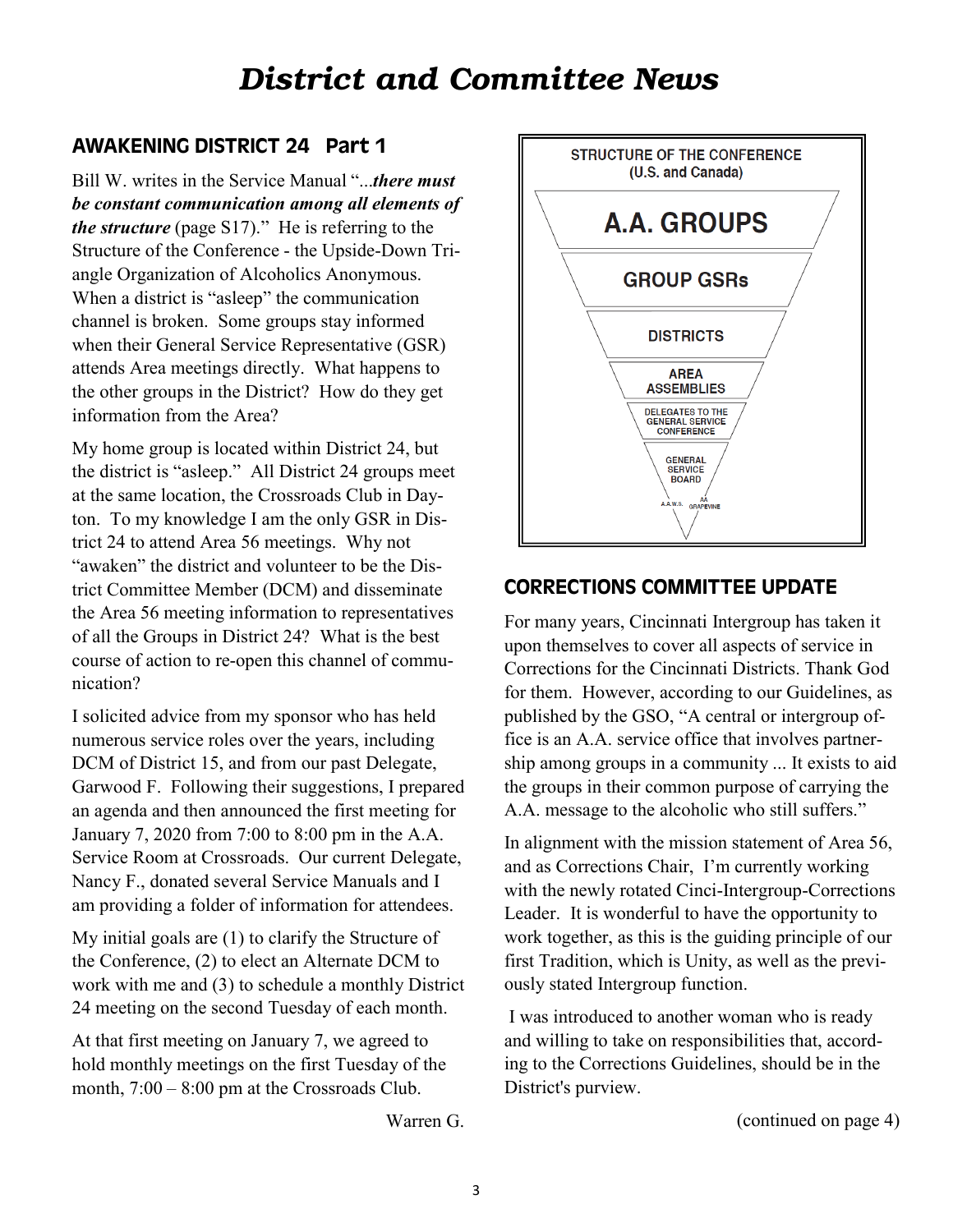#### FINANCE COMMITTEE MEETING NOTES

#### Highlights Only

The Committee met January 4, 2020 at the Panera near the Dayton Mall.

*Attendance:* Jenny C., Andrea H, Nancy F., Laura G., and Alicia R.

#### 2019 Group Contributions Report

Nancy completed the Group Contributions report and emailed them this morning

• Discussed list of 20 problematic contributions, probably groups considered inactive

• The last time Andrea sent thank you letters out was in September and Nancy has been sending out thank you letters in December.

#### 2019 Income and Expenses

Reconstructing the 2019 Income and Expenses, noting the expenses based on the bank statements, while referencing the treasurer's reports for details.

• Laura went through the bank statements from January through April to help account for all the Mini-Conference expenses since she was the co-chair.

- Jenny went through May's statements
- Andrea went through June's statements
- Alicia did July's statements

• Nancy verified charges and deposits with Ohio State bank statements

• There are possible Ohio State Convention transactions that were not reimbursed to the Area – Nancy to follow up to determine this.

• There is a \$5,000 withdrawal from checking to savings that is listed on the Area July statement

#### Other Items

We only have approved Treasurer's reports from January through July. Nancy has paper copies of the August through October bank statements

Next Area 56 Finance Committee Meeting will be scheduled by the Finance Chair, hopefully to be determined in February.

Submitted by Alicia R., Excerpted by Laura G.

#### CORRECTIONS COMMITTEE UPDATE

(continued from page 3)

As per my own Area Corrections duties, I walked her through the simple steps of putting a committee together that is responsible for the organization of volunteers within the jails of the Cincinnati Districts; reporting at her District's monthly meeting and to her DCM, as well as giving her some pertinent contacts.

This will free up Intergroup to work on the inactive Districts' facilities that have no District committee to look after them, with my help. Specifically, this means the Brown County Jail in District 29 and more.

IN SUMMARY: Area Corrections is finally beginning to reach the goal as stated in our mission statement; we have the beginnings of District, Area, and Intergroup cooperation in the lower half of the Area creating a legacy for future members. The the most ironic part being that I had nothing to do with it…it simply came together when it was time.

#### From the Editor

Welcome to the relaunch of the Area 56 newsletter *Walking with Purpose*! Our Area Inventories have been consistent in stating the need for more and better communication between the Area service structure and the AA groups it serves. If there is any news you feel should be included, if you have any questions or comments, you can reach the editor at newsletter@aaarea56.org. I look forward to hearing from you!

#### Treasury Update

Early in January, based on instructions from the Area Committee, we purchased a license for Quickbooks Online for \$75 to begin using for the Treasury beginning immediately. In the absence of a Treasurer, Laura G. picked up the group contribution checks from the post office and used QBO to track the contributions, generate deposit summaries and generate the list to use in the mail merge for thank-you letters. There was some trial and error with QBO and with the mail merge, but two deposits were made and around eighty thank-you letters generated.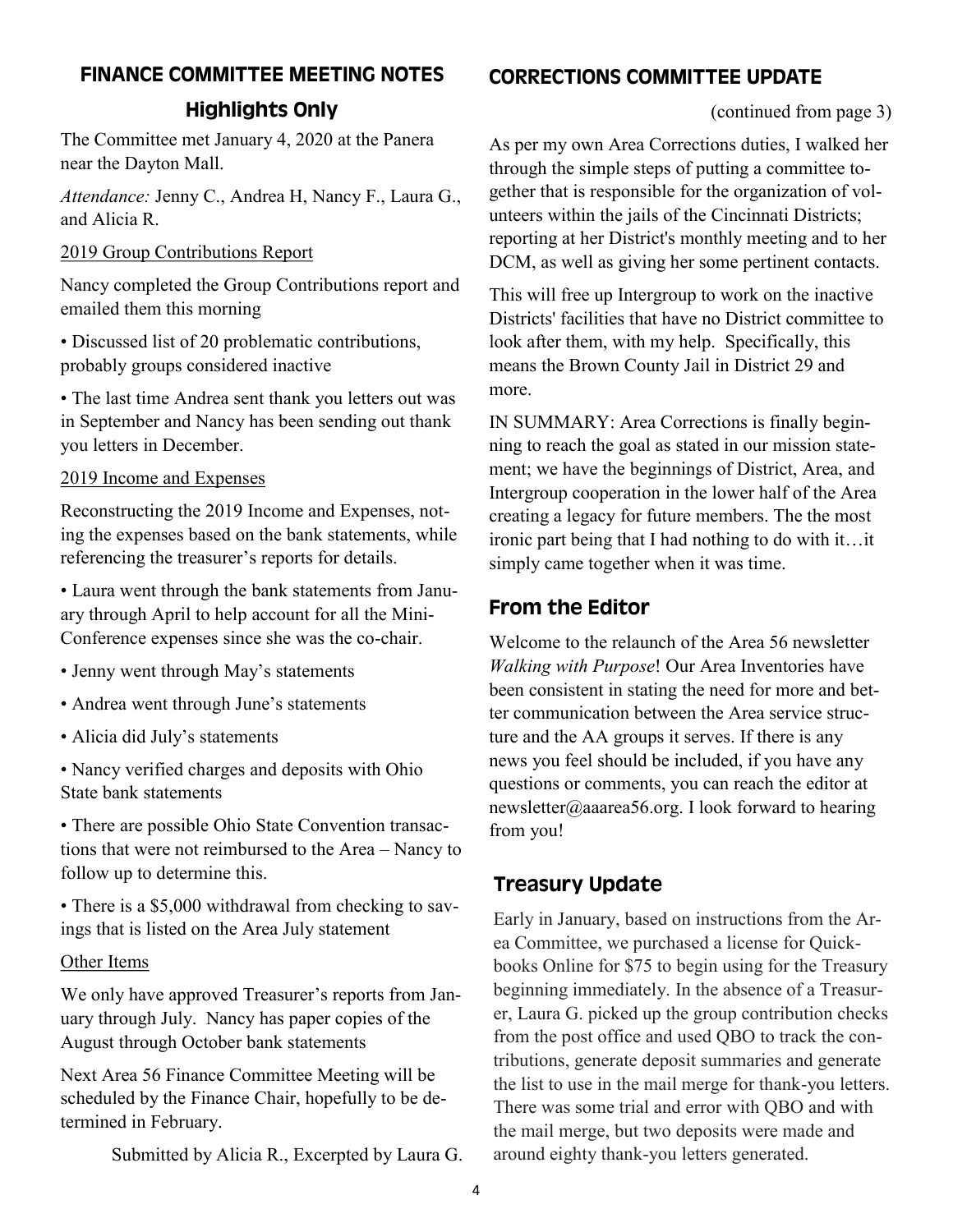### ELECTION ASSEMBLY

### September 21, 2019

#### Minutes Prepared by Area Recording Secretary – Sandy H.

#### **10:00am – Serenity Prayer**

**Readings:** Preamble – *Read by Tom*; Twelve Traditions – *Read by Sandra*; Bill W. on General Services and the G.S.R – *Read by Kevin*.; Bill W. writes about how the third legacy procedure was born – *Read by Warren*

**Past Delegates Introductions:** Laura, Mary Pat & Hank were in attendance

**New GSR Introductions:** Sandra, Annie, Bob & Mary

**AA Anniversaries:** Those who had anniversaries since our last assembly were asked to announce them.

#### **AA Announcements:**

- Share a Day will be held October  $5<sup>th</sup>$  at Covenant Community Church. Hosted by Districts 12 & 13
- Fall into Recovery will be held November 2 at the Historic Windemere Event Venue. Hosted by District 11
- Common Solutions Group will be having their Anniversary

#### **Concepts 9-12 or New GSR Reception**

- Concepts Discussion led by Nancy, topics presented by Area members
- GSR Reception led by Laura G.

• Nancy read a letter on behalf of the Area Committee regarding the Area Assembly election, how it will be done and who is eligible to vote

#### **Area Treasurer report** *Treasurer Annette S.: treasurer@aaarea56.org*

February 2019 through July 2019 were presented. Motion to approve  $-$  Ray,  $2<sup>nd</sup>$  – Karen. Unanimously approved

**Old Business:** Approval of the 2020 Budget

After much discussion the 2020 budget was approved 35 for / 0 against

#### **New Business:**

Motion: We propose that the General Service Board develop a plan to provide a much expanded selection of AA literature in audio format using internet based services for distribution.

Prepared and presented by Gary K. Copies of the full motion were provided to those in attendance. The motion had previously been unanimously approved by the Area Committee so no  $2<sup>nd</sup>$  was required. Following discussion, the motion was approved 34 for / 0 against

Motion: That Chairpersons of all General Service Board Trustees Committees, with the exception of Finance, be Trustees who are members of Alcoholics Anonymous.

Prepared and presented by Laura G. This had previously been voted on, approved and sent to the General Service Board for consideration. They declined to move it forward. This current motion is to resend it for consideration. Copies of the motions were provided to those in attendance. This came out of committee so no  $2<sup>nd</sup>$  was required. Following discussion, the motions failed 14 for / 18 against.

Motion: Annette made a motion that we send an additional \$1200 to GSO from area operating fund as the balance of the monies sent up earlier this year to seat the delegate. We sent the minimum as there was concern about our finances.  $2<sup>nd</sup>$ by Hank. Unanimously approved.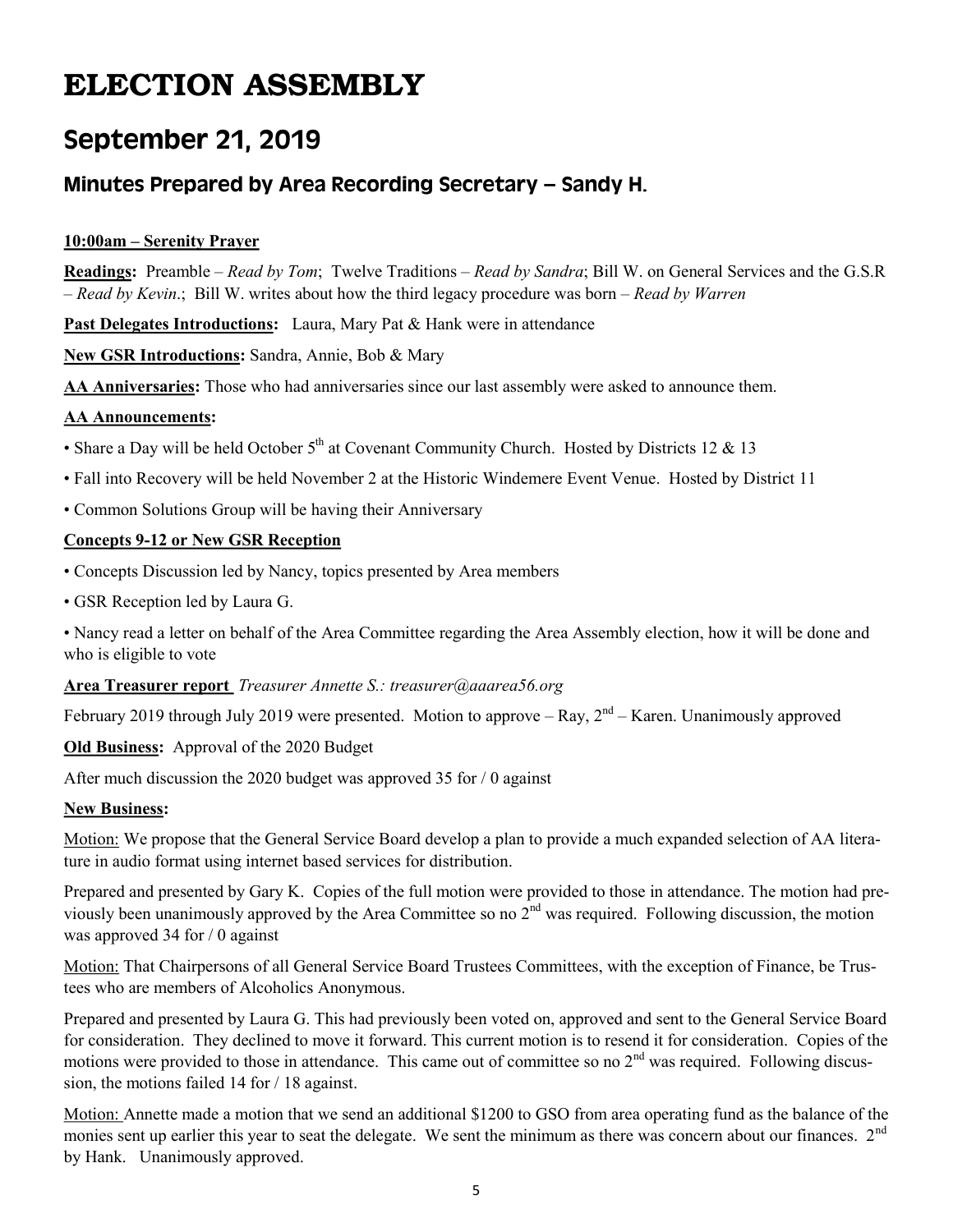#### ELECTION ASSEMBLY MINUTES (continued)

#### **Area Officer Reports:**

**Area Secretary report** *Recording Secretary Sandra H.: secretary@aaarea56.org*

• Motion to accept – Andy,  $2<sup>nd</sup>$  – Karen Unanimously accepted

**Area Registrar report** *Registrar/CS Andrea H.: registrar@aaarea56.org*

• Currently 492 active groups

#### **Alternate Delegate/Area Chairperson report**

*Alt. Del./Area Chair Nancy F.: [areachair@aaarea56.org](mailto:areachair@aaarea56.org?subject=To%20Area%2056%20Chair)*

- Presentation of the 2020 Area Calendar
- Update on website committee
- Work beginning on 2020 Mini-Conference

**Delegate report** *Delegate Jenny C.: [delegate@aaarea56.org](mailto:delegate@aaarea56.org?subject=To%20Area%2056%20Delegate)* 

• Idea Gathering for the theme of the 2021 General Service Conference

• Update on International Convention in Detroit July of 2020. Discussed the security measures being taken and the need for volunteers. Request for Speakers.

- Thanked all who participated in and helped with the Ohio State Convention
- Area Mini-Conference 2020 time for committee to start preparation (3/20-22)
- East Central Regional conference October 18-20 in Milwaukee, Wisconsin

#### **12:30 pm -- Lunch and Networking Time**

**Presentation on the Third Legacy** by Andrea H.

**Presentation on the Spirit of Rotation** by Nacho M.

#### **Area Standing Committee Presentations:**

**Archives Chair**: Nacho M.: *archives@aaarea56.org*

• Would like to begin interviewing old timers as his next project

**[Corrections Chair](mailto:Corrections%20Chair:%20Courtney%20V.:%20(513)486-8328%20 )**: Courtney V.: *corrections@aaarea56.org*

• Mark B. gave an update as Courtney was unable to attend

• Discussed the Corrections Picnic and they hope to do it again next year. \$280 was collected in donations and used to buy Big Books for institutions

• November 9 Eastside Center will hold Corrections Fest & there will be Pizza

**Finance Chair**: Bob H.: *finance@aaarea56.org*

• Thanked Annette and the Finance Committee. Thanked the Assembly for passing the 2020 budget.

**Group Services Chair**: Diana K.: *group.services@aaarea56.org*

Not in attendance

**Literature Chair**: Garcia G.: *literature@aaarea56.org*

Not in attendance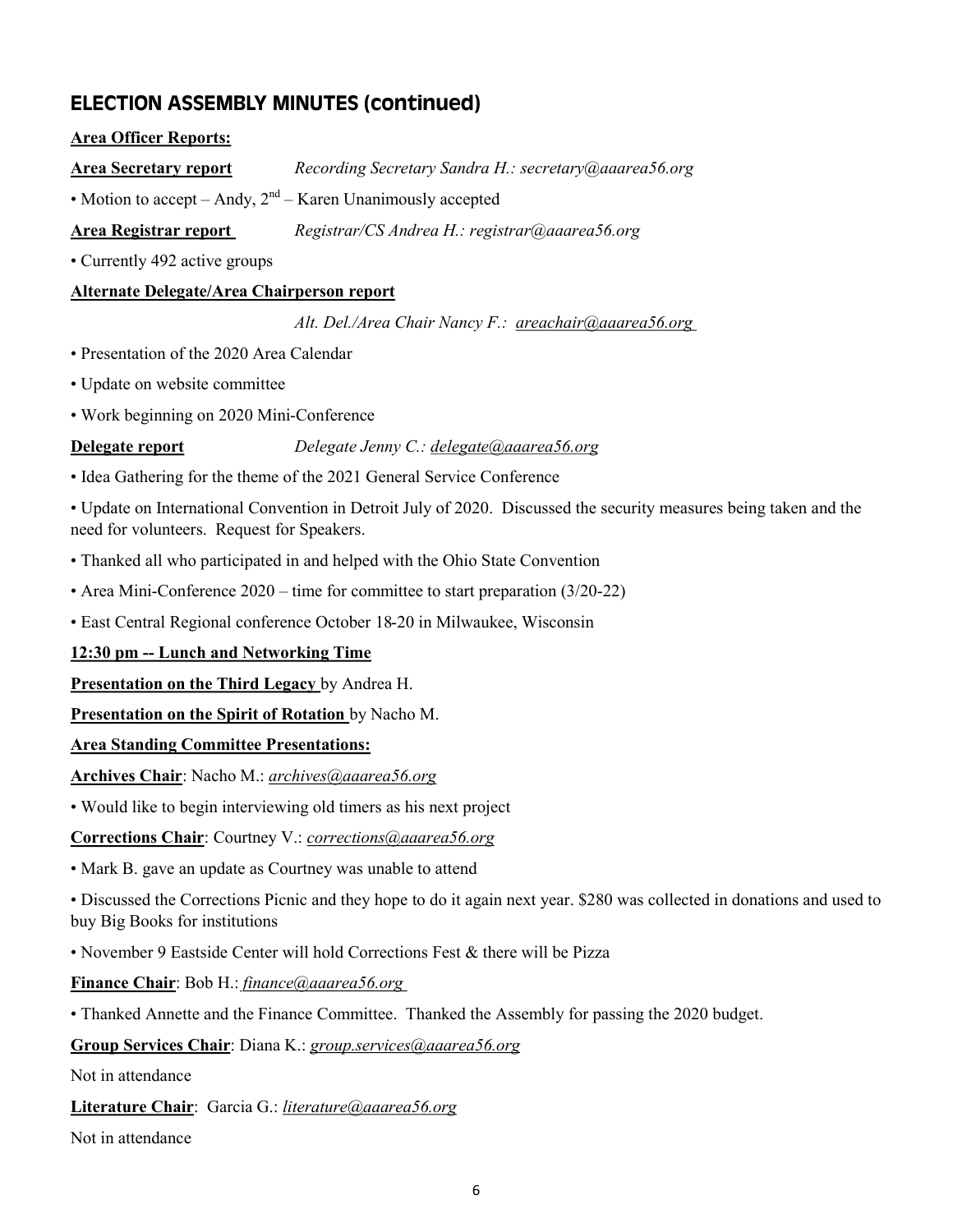#### ELECTION ASSEMBLY MINUTES (continued)

#### **District and Liaison Presentations:**

#### **Dayton Intergroup Liaison / Warren G.**

- Investigating best practices and how to reduce costs by consolidating services that are replicated.
- Unity is having a writing contest.
- Looking at having a signer at some meetings (accessibilities)
- Corrections picnic was a great collaboration

#### **Cincinnati Intergroup Liaison / Ray E.**

Actively looking for officers for the board

Thanksgiving Banquet will be 11/23

Calendar of events are on-line

**District 23 / Nacho** – nothing to report

**Districts 1-10 / Gary – will be holding elections next month. First annual picnic was a success with 25+ in attend**ance. Looking for more individuals to participate.

**District 21 / Rodney** – elections will be held in October. Discussed taking meetings to 2 new jails and the need for more volunteers

**District 13 / Ron** – Reiterated information on Share a Day

**District 28 / Kevin** – Reiterated information on Corrections Fest

**District 11 / Chuck** – Reiterated information on "Fall into Recovery"

**Election** -- Let's welcome Stephen S., the Delegate from Area 53, to chair the election

• We will be holding elections for Delegate, Alternate Delegate/Area Chairperson, Registrar and Corresponding Secretary, Treasurer, and Recording Secretary

• Election Procedures were reviewed including who can vote

• Discussed who can stand for election and what is required of each position. Those currently holding the positions gave a synopsis before candidates stood

#### **Election Results:**

**Delegate** – 2 people stood. Nancy F & Gary F. Nancy was elected as our next area delegate for 2020 - 21

**Alternate Delegate / Area Chairperson** – Andrea H. was the only person to stand and was elected

**Registrar & Corresponding Secretary** – Annette S. was the only person to stand and was elected

**Area Treasurer** – Mary A. was the only person to stand and was elected

**Area Recording Secretary** – no one stood – position is currently vacant

**Lead Meeting** – Stephen S.

#### **4:00 Close with the Responsibility Statement**

#### I AM RESPONSIBLE…

When anyone, anywhere, reaches out for help, I want the hand of AA always to be there.

And for that: I am responsible.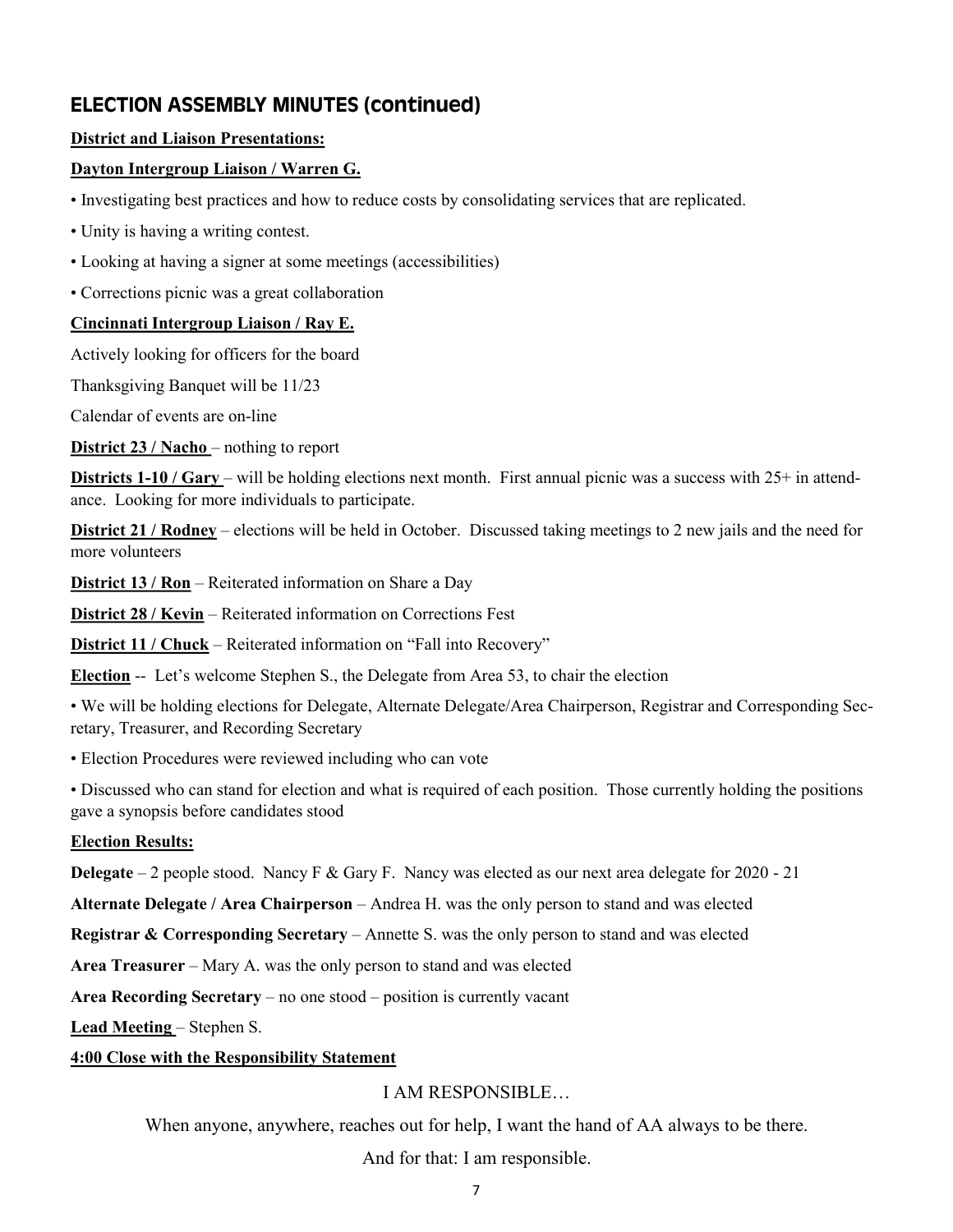| Group #    | Group Name                             | <b>Total 2019</b> |
|------------|----------------------------------------|-------------------|
| 717829     | 112 Big Book Study Group               | 134.08            |
| 180060     | 12 Steppers Group                      | 252.00            |
| Unknown    | 12&12 Meeting Holy Trinity             | 8.00              |
| 111247     | 20 Mile Stand Group                    | 183.61            |
| 648093     | 3 Legacy                               | 40.00             |
| 150949     | 3M Men's Meeting Southside Club        | 60.00             |
| 177598     | 541 Group Southside Club               | 12.00             |
| 720147     | A Baffled Lot                          | 56.48             |
| 600586     | A Deeper Reed Group                    | 10.00             |
| 159872     | A Message of Recovery Group            | 35.00             |
| Not Listed | A Ray of Sunshine Group                | 10.00             |
| 159279     | A Vision For You                       | 180.00            |
| 126984     | A Way of Life Group                    | 70.02             |
| 698034     | A Way of Life Group                    | 130.00            |
| Not Listed | A Way of Life Group                    | 10.00             |
| 92060      | AA at the VA                           | 10.00             |
| Unknown    | AA3 Agnostic Group                     | 12.00             |
| 173526     | AB Big Book Study Group                | 34.78             |
| 146534     | ABC Group                              | 45.00             |
| 604611     | Acceptance in the Heights Group        | 100.00            |
| 694405     | Acceptance is the Answer               | 39.00             |
| 658055     | Afternoon Delight Group                | 25.00             |
| Unknown    | Alco Aids Saturday Morning Early Birds | 31.85             |
| Unknown    | Alcothon Eastside Club                 | 43.71             |
| Unknown    | Alex-Beaver Acceptance Group           | 67.69             |
| 170660     | Anderson Big Book Group                | 30.00             |
| 708747     | Anderson Thursday Morning Group        | 50.00             |
| 133085     | Anderson Twp Sat Night Group           | 47.00             |
| 128132     | Attitude Adjustment Group              | 25.00             |
| 159016     | Back To Basics Group                   | 50.00             |
| 130205     | <b>Bank Group</b>                      | 86.26             |
| 706607     | Barn Again Group                       | 10.00             |
| 180010     | Batavia Tuesday Nite Womens            | 8.50              |
| 698994     | Beginners Group                        | 20.00             |
| 116887     | Bellbrook Group                        | 27.50             |
| 110835     | <b>Bethel Tate Group</b>               | 20.00             |
| 117028     | <b>Beyond Group</b>                    | 60.00             |
| 727589     | <b>Beyond Sobriety</b>                 | 10.00             |
| 142837     | Big Book 12 & 12 Meeting               | 20.00             |
| Unknown    | Big Book/Wolfangel Mondays             | 10.00             |
| 139448     | Bigger Than Life Group                 | 19.00             |
| 144484     | Bill W Big Book Disc                   | 10.00             |
| Not Listed | Bring Your Own Brown Bag Group         | 10.00             |
| Not Listed | Broad Highway and Road Less Traveled   | 10.00             |

| Group #   | Group Name                                   | <b>Total 2019</b> |
|-----------|----------------------------------------------|-------------------|
| 128109    | Broken Bottle Group                          | 10.00             |
| 122405    | Brown Bag Group                              | 20.00             |
| 678948    | Came To and Believe Group                    | 760.00            |
| Unknown   | Cedarville Village Group                     | 152.00            |
| 671802    | <b>Celebrating Sobriety</b>                  | 10.00             |
| 697493    | Cheviot Disc Mercy Group                     | 45.00             |
| 709816    | Cold Nickel Men's Group                      | 40.00             |
| 126939    | College Hill Group                           | 60.00             |
| 646491    | <b>Common Solutions</b>                      | 90.00             |
| Unknown   | Control Group                                | 60.00             |
| Unknown   | Crossroad Club Drop the Rock                 | 13.50             |
| 698656    | Daily Reprieve                               | 10.00             |
| 123369    | Deer Park Discussion Group                   | 60.00             |
| 110957    | Delhi #1 Group                               | 403.24            |
| Districts | District 12 & 13                             | 25.00             |
| Districts | District 12 & 13 Mini-Conference Hospitality | 100.00            |
| Districts | District 21                                  | 120.00            |
| Districts | District 23                                  | 300.00            |
| 129703    | Down to Earth Group                          | 350.00            |
| 132132    | Downtown Noon Discussion Group               | 890.00            |
| 721393    | Downtown Sunday Speaker Discussion Group     | 20.00             |
| 132166    | Downtowners Gay Group                        | 25.30             |
| 164225    | Early Riser                                  | 20.00             |
| 111280    | Eastern Group                                | 10.00             |
| 717707    | Eaton Drunk R Us                             | 50.00             |
| 638039    | <b>Edgemont Men's Group</b>                  | 20.00             |
| Unknown   | Elevator's Broken Group                      | 16.03             |
| 658710    | Evening of Hope Group                        | 17.08             |
| 123445    | Eye Opener Group                             | 6.34              |
| 178819    | Fairborn Noon Group                          | 25.00             |
| 129672    | <b>Fairfield Breakfast Group</b>             | 164.47            |
| 177625    | Father Bills Group of AA                     | 106.40            |
| 633443    | Fellowship of the Spirit                     | 10.00             |
| 719793    | <b>Finding Liberty Group</b>                 | 90.00             |
| 669247    | Fireside Group                               | 50.00             |
| 627283    | Flimsy Reed Group                            | 70.00             |
| 122406    | Forest Park Group                            | 17.50             |
| 629965    | Foxhall                                      | 107.90            |
| 128110    | Franklin St Thursday Night Discussion Group  | 65.00             |
| 179277    | Franklin Street Noon Discussion              | 62.40             |
| 135665    | Franklin Street Step Group                   | 20.00             |
| 133665    | Friday A.M. Big Book Group                   | 10.00             |
| Unknown   | Friday Morning Birdwatchers Group            | 34.00             |
| 110971    | Friday Night Discussion Group                | 30.00             |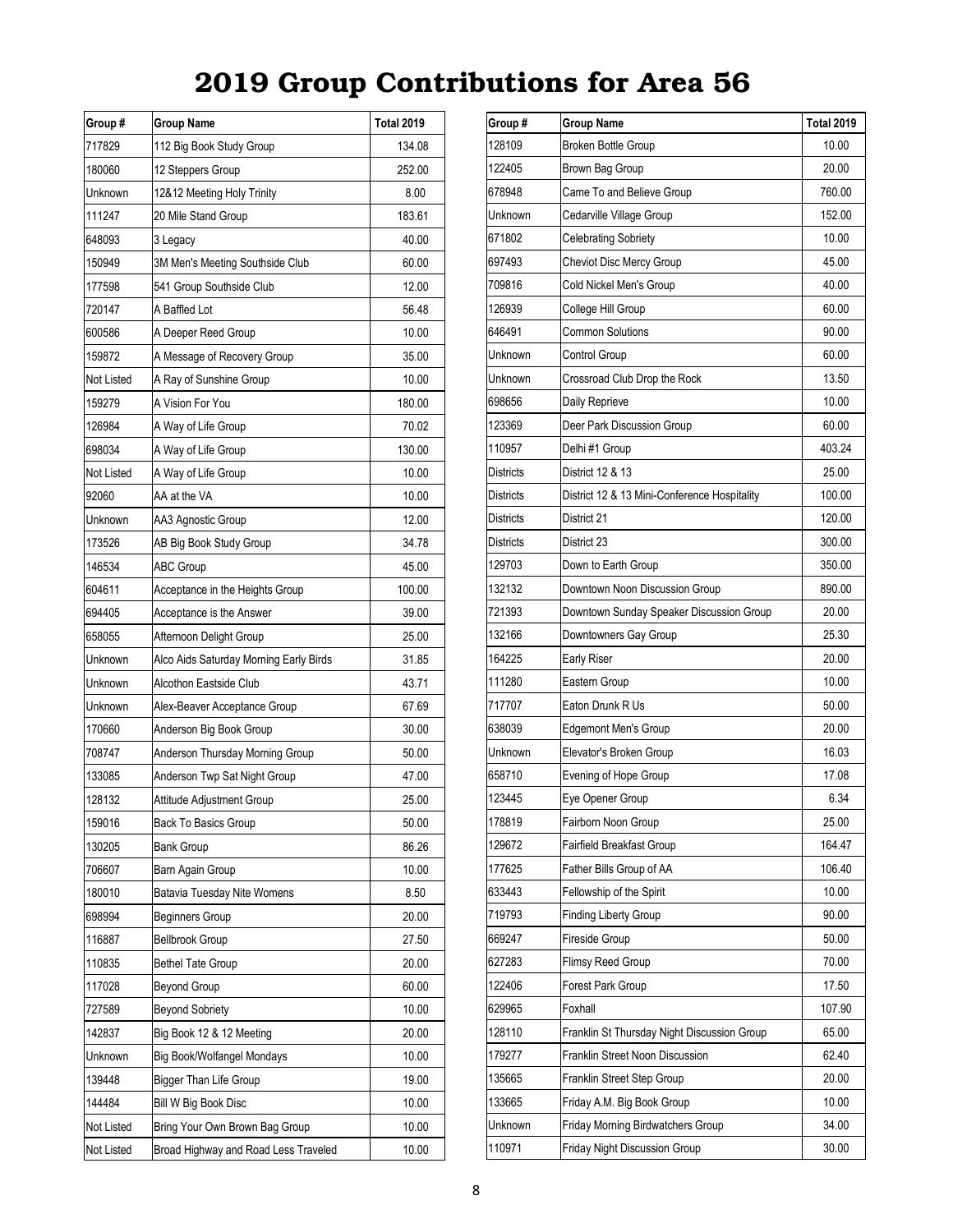| Group #    | <b>Group Name</b>                    | <b>Total 2019</b> |
|------------|--------------------------------------|-------------------|
| 179277     | Friday Noon Nutt Rd. Group           | 12.50             |
| 128054     | Germantown Group                     | 12.00             |
| 111279     | Get Busy Living Group                | 30.00             |
| 117090     | Glenmore Group                       | 132.60            |
| 659830     | God Help Us Group                    | 60.20             |
| 682227     | Goshen Open Discussion Group         | 30.00             |
| 129332     | Grapevine At Brookville Group        | 68.82             |
| Unknown    | Great Reality Kenwood Thursday       | 240.00            |
| 111409     | Green & Growing                      | 55.94             |
| 110964     | Greenhills Fri Morn Discussion Group | 55.00             |
| 110965     | Groesbeck Discussion                 | 13.70             |
| 117442     | Grow Up Group                        | 20.00             |
| Unknown    | H.O.W.                               | 28.00             |
| 125662     | Hamilton Mon Nite B.B Disc           | 160.80            |
| 125136     | Happy Hour Group                     | 40.00             |
| 147515     | <b>Hart Street Group</b>             | 104.27            |
| 163403     | Harvest of Hope Group                | 77.25             |
| 122105     | Hilltop Open Disc Group              | 25.00             |
| Unknown    | Holy Family 12 Step                  | 20.00             |
| 696787     | Hoptown Lite Group                   | 75.00             |
| 643303     | How It Works B/B Study Gp            | 64.00             |
| 164279     | How It Works Group                   | 62.00             |
| 111137     | <b>Huber Serenity</b>                | 89.00             |
| Not Listed | Hump Day Big Book Discussion Group   | 22.50             |
| 125137     | Intro to the Steps                   | 12.00             |
| 708747     | <b>Island Of Misfits Toys</b>        | 10.00             |
| 175517     | It's In The Book B/B Study Grp       | 30.00             |
| 648542     | Jacksonburg Group                    | 114.00            |
| 723802     | Jansen Center Group                  | 48.00             |
| 725071     | Joe & Charlie BB Group               | 40.00             |
| 606914     | Just For Today AM Group              | 312.66            |
| 698760     | Just Us Gals Getting Sober Group     | 53.14             |
| 129422     | Keep It Simple Group                 | 5.00              |
| 138276     | Kemper Road Big Book                 | 34.00             |
| Unknown    | Kenwood Fellowship Group             | 72.06             |
| 600947     | Kenwood High Noon Group              | 350.00            |
| 147942     | Kenwood Sunday Night Group           | 79.53             |
| 111219     | Kettering Rebel Group                | 76.29             |
| Unknown    | Knox Tuesday Not Smoking Group       | 114.87            |
| 678806     | Ladies Living in The Solution        | 10.35             |
| 662288     | Leading the Way Group                | 25.00             |
| 683801     | Lebanon Monday Big Book Group        | 50.00             |
| 697315     | Let Live Group                       | 166.30            |
| 632922     | Let's Keep it Simple Group           | 10.00             |

| Group # | <b>Group Name</b>                     | <b>Total 2019</b> |
|---------|---------------------------------------|-------------------|
| 669760  | Letting Go Group                      | 15.00             |
| 716755  | Lincoln Park Mens Group               | 44.19             |
| Unknown | Living in the Solution Group          | 13.15             |
| 690004  | Living Sober Group                    | 77.00             |
| 722435  | Love and Tolerance is Our Code        | 630.00            |
| 696789  | Loveland Big Book 12 & 12             | 10.00             |
| 703123  | Loveland Friday Night                 | 80.00             |
| 123771  | Loveland Gratitude Group              | 152.63            |
| 696000  | Maineville Book Club                  | 20.00             |
| 678975  | Maplegrove Group                      | 75.00             |
| 156767  | Mariemont West                        | 88.19             |
| 651896  | Mason Monday Night Step Study Group   | 61.53             |
| 121878  | Men and Women Close Discussion        | 88.00             |
| 637743  | Mens Night Out                        | 40.00             |
| 702283  | Mercy Group - Mt Healthy              | 66.00             |
| 721817  | <b>Miamitown Discussion</b>           | 60.90             |
| 679433  | Midday Sobriety Group                 | 166.59            |
| 160658  | Mon. Morning Big Book Disc Group      | 10.00             |
| 712277  | Monday Morning Meeting Group          | 10.00             |
| 128999  | Monday Night Group                    | 50.00             |
| 686720  | Montezuma 12&12 Group                 | 275.00            |
| 178355  | Montford Heights Big Book Disc. Group | 70.00             |
| 655588  | Monument Group                        | 132.60            |
| 721503  | More About Alcoholism                 | 65.85             |
| Unknown | Mount Washington Beginners Meeting    | 58.00             |
| 111285  | Mt Healthy 12 & 12                    | 41.00             |
| 123933  | Mt Healthy Thur Night                 | 96.90             |
| 138937  | Mt. Washington 12&12 Group            | 73.25             |
| 663161  | Mt. Washington Open Lead Group        | 191.00            |
| 629664  | Needmore Sobriety Group               | 117.00            |
| 710338  | New Beginnings Group                  | 35.00             |
| 136672  | New Burlington Tue Nite Group         | 46.00             |
| Unknown | New Freedom, New Happiness Group      | 134.00            |
| 132131  | New Lebanon Group                     | 141.50            |
| 717801  | New Name Group                        | 30.00             |
| 158134  | No Name Group                         | 40.00             |
| 125180  | Noon Ego Busters                      | 30.00             |
| 672438  | Noon Tuesday Step Group               | 10.00             |
| 150469  | Noon/Open Discussion Meeting          | 10.00             |
| 110975  | North College Hill Group              | 50.00             |
| Area 54 | Northeast Ohio General Service        | 60.00             |
| 652025  | Not A Clue Group                      | 5.21              |
| 135642  | Before Saturday Night Group           | 6.60              |
| 161893  | Womens Sober Connection Group         | 15.40             |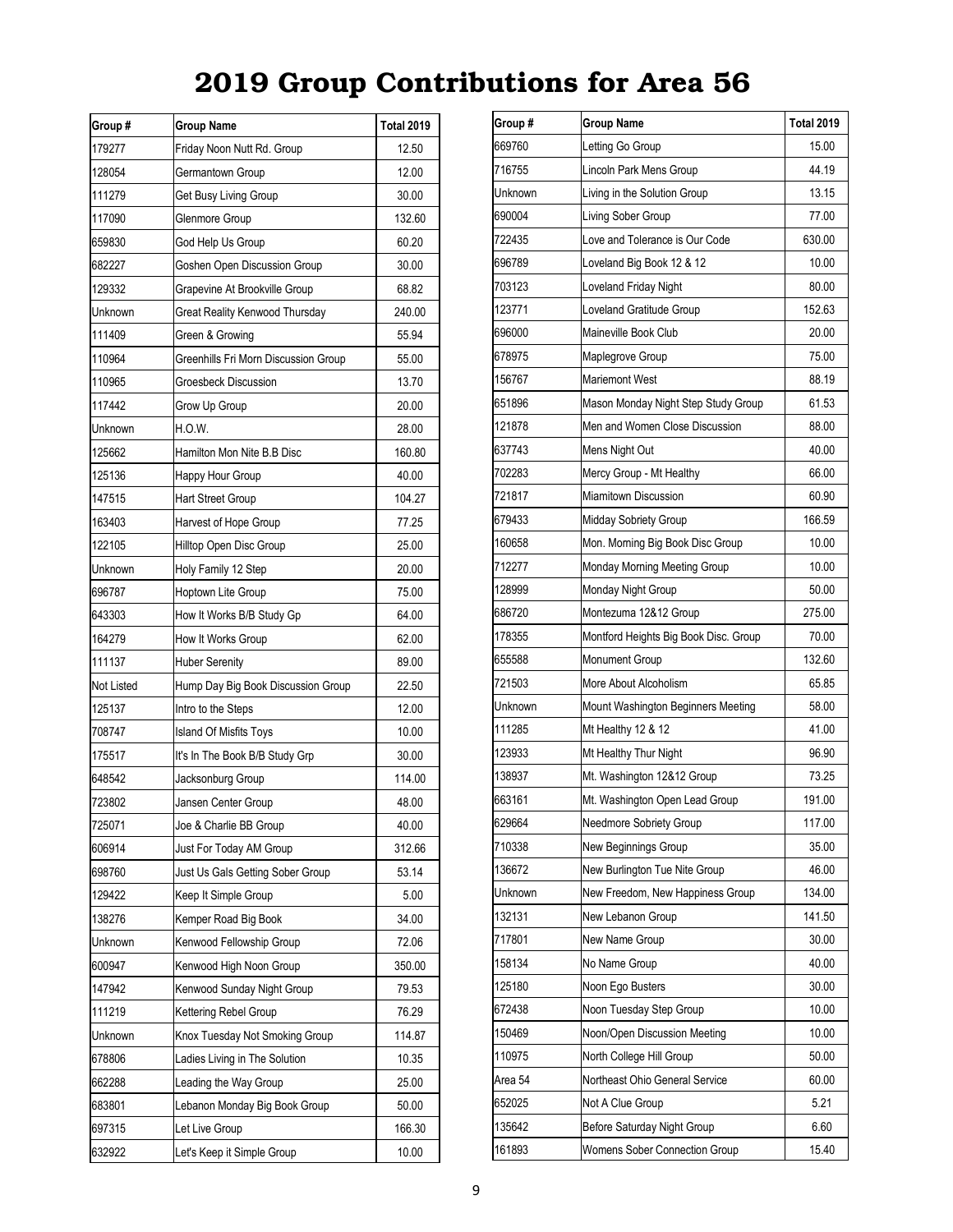| Group #    | <b>Group Name</b>                     | Total 2019 |
|------------|---------------------------------------|------------|
| 663017     | Oak Hills 12 x 12                     | 64.50      |
| 718639     | Oaklawn III Big Book Group            | 4.42       |
| 648397     | Oakley Saturday Big Book Group        | 91.53      |
| 605332     | Off the Wall Group                    | 126.00     |
| 179246     | On the Right Track                    | 13.00      |
| 616022     | One Step Closer Group                 | 87.00      |
| 616022     | One Step Closer Group-Mini-Conference | 200.00     |
| 174073     | Ontario Group                         | 25.00      |
| Not Listed | Page 112 Group                        | 22.50      |
| Unknown    | PAL AA Group                          | 24.30      |
| 149284     | Past It On Group                      | 34.00      |
| 614105     | Path Finders Group                    | 317.70     |
| 132838     | People Are Lovable Group              | 17.70      |
| 681494     | Performance Group                     | 160.00     |
| 678022     | Power of 12 & 12 Group                | 52.43      |
| 129673     | Principles before Personalities       | 120.00     |
| 121489     | Queen City Group                      | 140.93     |
| 110861     | <b>Reality Group</b>                  | 320.00     |
| 111184     | Recovery Group                        | 100.00     |
| 165409     | Red Ball Group                        | 10.00      |
| 134791     | Relationships in Sobriety             | 120.00     |
| 121192     | Remington Near Group                  | 50.00      |
| 110978     | Ridge Group                           | 112.80     |
| 133388     | Ross New Beginnings Group             | 375.00     |
| 655588     | S Group                               | 49.00      |
| 180070     | Downtown Happy Hour Discussion        | 240.00     |
| Unknown    | Saturday Downtown 12 & 12             | 15.50      |
| 657951     | Saturday Early Bird Group             | 200.57     |
| 111266     | Saturday Mason Group                  | 42.00      |
| 126531     | Saturday Morning Eye Opener Group     | 160.00     |
| 119440     | Saturday Morning Grapevine            | 26.00      |
| 129336     | Saturday Morning Women's Group        | 58.61      |
| 725334     | Sauerkraut Saturday Night Group       | 39.00      |
| 142839     | Sayler Park Serenity Group            | 76.20      |
| 146125     | Serenity Group                        | 20.31      |
| 132779     | Serenity Island Group                 | 100.00     |
| 177597     | <b>Serenity Seekers</b>               | 15.00      |
| 702933     | Serenity Sisters Women's Group        | 200.00     |
| 125192     | <b>Serenity Sunday Morning</b>        | 79.63      |
| 174630     | Serious About Serenity Group          | 30.00      |
| 697439     | Seriously Sick on the Hill Group      | 54.00      |
| 614042     | <b>Shared Beginnings Group</b>        | 140.00     |
| 129461     | Sharing She's Group                   |            |
| 165918     | Sidney Noon AA Group                  | 80.00      |

| Group #    | <b>Group Name</b>                          | <b>Total 2019</b> |
|------------|--------------------------------------------|-------------------|
| 110980     | Silverwood Group                           | 71.28             |
| 647940     | Sisters in Sobriety                        | 20.00             |
| 693428     | Sisters in Sobriety                        | 35.50             |
| 696199     | <b>Sisters Step Study Group</b>            | 42.00             |
| 122434     | Smart Group                                | 132.11            |
| Not Listed | SNL Harrison Group                         | 150.00            |
| 607109     | Sobriety for Lunch Bunch Group             | 175.00            |
| 715145     | Sobriety Sisters group                     | 108.00            |
| Unknown    | Something Else Group                       | 19.00             |
| 702262     | Southside Club Group                       | 20.00             |
| Unknown    | Southside Club Monday @ 10:00 am           | 10.00             |
| Unknown    | Southside Club Self Worth Group            | 15.00             |
| 645603     | Spiritual Basis Group                      | 337.00            |
| 631237     | Spiritual Tool Group                       | 21.84             |
| 642597     | Spiritual Tuneup Group                     | 86.34             |
| 136746     | Sponsors On Steps (SOS) Group              | 61.50             |
| Unknown    | Springboro Franklin Living in the Solution | 11.40             |
| Unknown    | Springboro Franklin Noon Group             | 23.43             |
| 110981     | Springdale Big Book Meeting                | 140.00            |
| 681546     | Spiritual Maintenance Group                | 22.80             |
| 149375     | St George's Step Group                     | 50.00             |
| 145360     | St John West Chester Friday Night          | 39.00             |
| 111140     | St Mark's Group                            | 40.00             |
| Unknown    | St Mary 12 x 12                            | 80.00             |
| 714335     | Study the Solution Group                   | 82.50             |
| 122559     | Sunday Big Book Group                      | 20.00             |
| 159679     | Sunday Morning Delphos Group               | 20.00             |
| 675511     | Sunday Morning Serenity Group              | 220.00            |
| 111175     | Sunday Night Fairfield                     | 130.10            |
| 110864     | Sunday Nite Acceptance Lead Group          | 75.00             |
| 655952     | Sunlight of the Spirit                     | 10.00             |
| 601195     | Take the Steps the Elevator's Broken       | 10.00             |
| Not Listed | Thanks for Being Here Group                | 10.00             |
| 135805     | The Best Is Yet To Come                    | 175.00            |
| 135155     | The Burg Group                             | 19.49             |
| 688337     | The Main Purpose of this Book              | 140.00            |
| 613599     | The Step Heads                             | 120.00            |
| 654054     | There Is A Solution Group                  | 94.60             |
| 117299     | Thursday AM Discussion Group               | 120.00            |
| 129328     | Thursday Night Campus Group                | 72.50             |
| 722600     | Thursday Night Mt Orab Group               | 52.80             |
| 173374     | Thursday Night Women's Group               | 59.30             |
| Unknown    | Time for Joy Group (Crossroads)            | 26.83             |
| 690825     | <b>Tremendous Fact Meeting</b>             | 38.00             |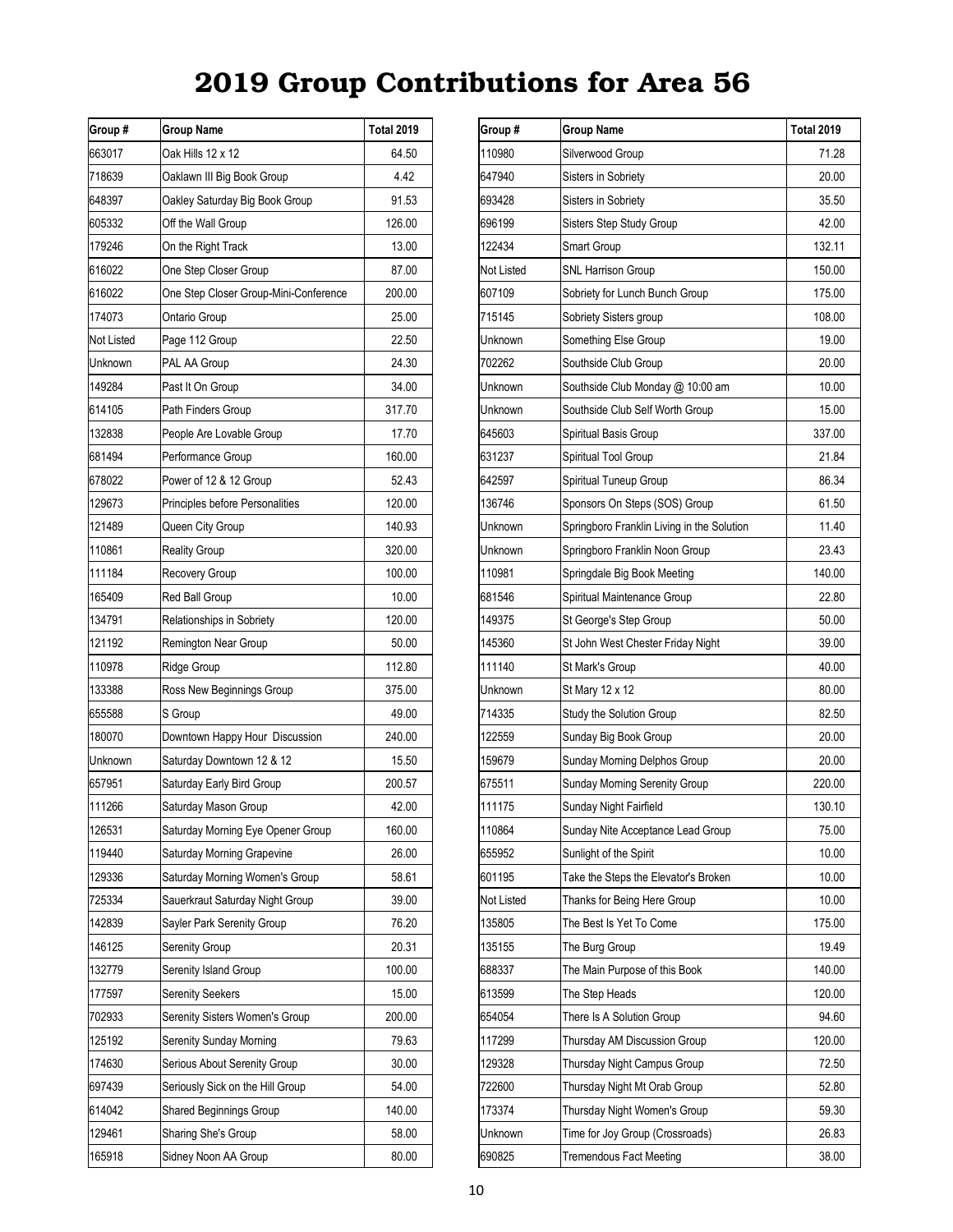| Group #    | <b>Group Name</b>                                | <b>Total 2019</b> |
|------------|--------------------------------------------------|-------------------|
| 122908     | <b>Trinity East Group</b>                        | 25.00             |
| 111143     | <b>Trinity West</b>                              | 10.00             |
| 156770     | <b>Trotwood Chairmans' Choice Group</b>          | 30.00             |
| 640785     | Troy Saturday Morning Men's Group                | 100.00            |
| 138466     | <b>Troy Trinity Group</b>                        | 65.00             |
| Unknown    | Tues/Thursday Fairborn Group                     | 25.00             |
| 667054     | <b>Tuesday Traditions</b>                        | 10.00             |
| 675651     | <b>Tuesday Traditions Group</b>                  | 10.00             |
| 698777     | VA Saturday Morning AM                           | 30.35             |
| 111414     | Van Wert Group                                   | 250.00            |
| 111413     | Vandalia Friday Night Group                      | 100.00            |
| 711322     | Wake-Up Group                                    | 20.00             |
| 688941     | Washington Road Church Group                     | 270.76            |
| 143132     | We Care Group                                    | 562.40            |
| 128809     | We Care Group Noon Tuesday                       | 5.00              |
| Unknown    | We Saw A Sign Group                              | 8.00              |
| Unknown    | Wed 9:00 am Clough Church in Cin                 | 10.00             |
| 111176     | Wed Night Come Back Group                        | 84.90             |
| 144236     | Wed Noon Womens Group                            | 16.13             |
| Unknown    | Wednesday Night 12 & 12                          | 15.20             |
| 158943     | Wednesday Night 7:30 Meeting                     | 90.00             |
| Not Listed | Wednesday Step Group                             | 10.00             |
| 121069     | <b>West Carrollton Group</b>                     | 110.00            |
| 136200     | West Carrollton Step Group                       | 108.82            |
| Unknown    | West Chester Family Afterward Group              | 7.94              |
| 137160     | West Milton Discussion Group                     | 37.50             |
| 162205     | White Oak Saturday Brunch Group                  | 80.00             |
| 669810     | Why Shouldn't We Laugh Group                     | 27.15             |
| 716887     | Women of Cincinnati Group                        | 100.00            |
| 616021     | Women To Women Group                             | 8.00              |
| 643010     | Women Under Construction Group                   | 144.00            |
| 629369     | Working On It                                    | 138.75            |
| 147761     | Wyoming Noon 05 Group                            | 78.00             |
| Not Listed | Xenia Wednesday Beginners Group                  | 20.00             |
| Unknown    | Xenia Wednesday Beginnings                       | 30.00             |
| Unknown    | Yellow Springs Unitarian Universalist Fellowship | 36.00             |
| 171732     | Young People's Group                             | 12.00             |
| 111147     | Zippo Group                                      | 80.00             |

### AREA ASSEMBLY

FEBRUARY 22, 2020 10:00—4:00 St. John's Evangelical Lutheran Church 470 South Gebhart Church Rd.

### ELECTION FOR AREA OFFICERS

One important item of business at the next Area Assembly is the election of the following officers: Area Registrar/Corresponding Secretary, Area Treasurer and Area Recording Secretary. Although two of the positions were filled during the Election Assembly, they have since become vacant.

The first order of business for the new officers will be swing into action to help prepare for the upcoming Mini-Conference. Each person has an important role to play in the success of that event and there will be plenty to keep everyone busy.

In addition to that, each of the new Officers is invited to attend a Mini-Conference in one of the other three Ohio Areas. This is a great opportunity to see how other Areas conduct business and to get to meet other trusted servants throughout the state.

In addition to the Mini-Conference, the incoming officers will have a specific set of responsibilities which will be outlined further at the Area Assembly.

Briefly, the Registrar is responsible for updating and maintaining the GSO database of group information. That database is currently offline since GSO is in the middle of a migration to a new system.

The Treasurer is responsible for processing all contributions and maintaining the books for the Area, producing reports and maintaining the Area's fiscal health as defined in the Area fiscal policy.

The Secretary is responsible for doing the minutes for the Area Assemblies and Area Committee meetings in a timely fashion.

It is important for Area Officers to participate fully in the activities of the Area, which include monthly Area Committee meetings, three times a year Assemblies, Mini-Conference and Ohio State Convention planning.

#### A DECLARATION OF UNITY

This we owe to AA's future:

To place our common welfare first; to keep our fellowship united. For on AA unity depend our lives and the lives of those to come.